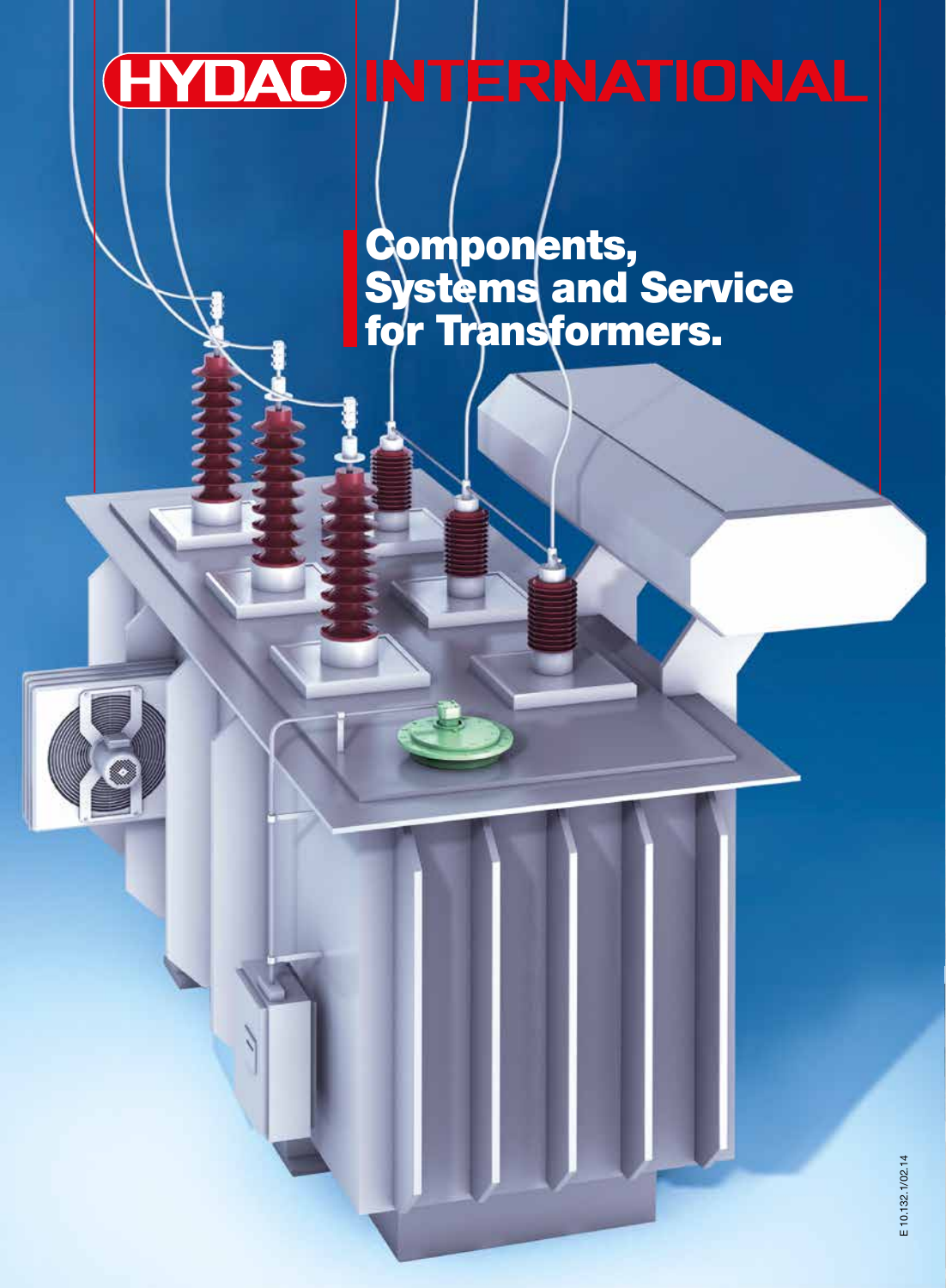















## Your Professional Partner for the Optimization of Transformers.

With over 5,500 employees worldwide HYDAC is one of the leading suppliers of fluid technology, hydraulic and electronic equipment. Our wide range of products, combined with our expertise in development, manufacturing, sales and service will overcome the most diverse challenges associated with optimizing and extending the service life of transformers.

Our quality and environment certification to ISO 9001/2000 and ISO 14001 denote first class quality and responsible management of our resources.

## Global and yet local.

With 40 overseas companies and over 500 distributors and service partners, HYDAC is your reliable partner worldwide.

### System solutions. One supplier. One contact.

Wherever you need us, we are there to help you find the most effective solution – for every application, from components to a complete system.

### Worldwide specifications and approvals.

**40 TOV CERT Ver** 

**HYDAC-Firm** 

TOV CERT Syste ms GmbH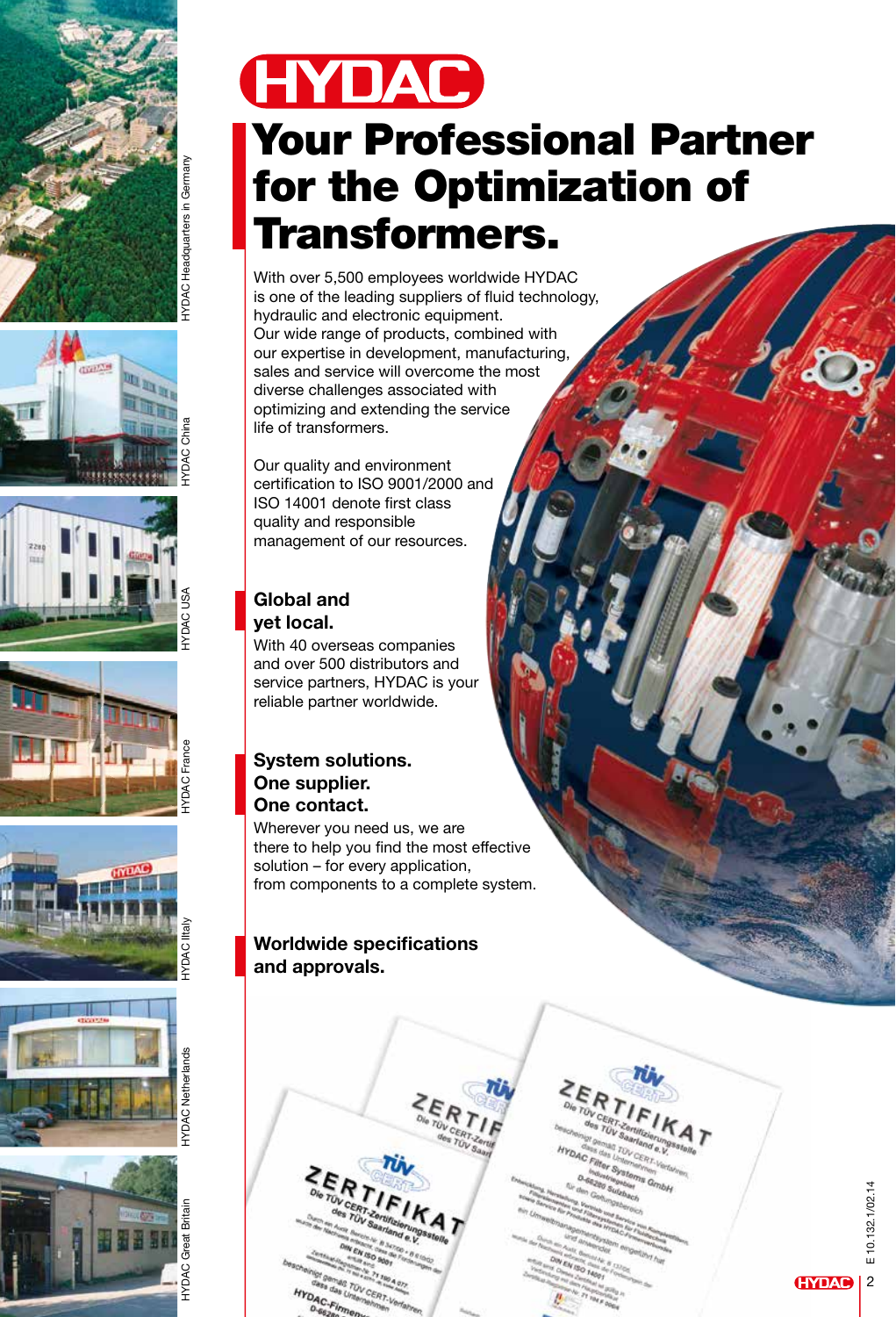















## **HYDAC** HYDAC in the Building and Operation of Transformers.

The components and systems developed by HYDAC offer many advantages for the building and operation of transformers – the principal ones being:

- Monitoring of the oil condition
- Reliable servicing and cooling of the insulating oil
- Effective protection of the insulation
- Increase in operational reliability
- Significant extension of the service life of transformers

### **Sectors** and Applications

#### Energy production

- Gas and coal-fired power stations
- Hydroelectric power stations
- Nuclear power plants
- Wind turbines

#### Energy distribution

#### Industry

- Paper industry
- Steel industry
- Automotive industry
- Chemical industry

#### Applications

- Servicing the insulating oil
- Monitoring the insulating oil
- On-load tap changer filtration
- Cooling

#### Size

of the transformers  $0.5 - 100$  m<sup>3</sup> oil volume

**Capacity** of the transformers From 0.2 - 1,500 MVA

#### **Transformer** applications

- Power transformers
- Compensating throttle pumps
- HVDC transformers
- Phase shifter transformers
- Polytransformers
- Single-phase transformers



#### Particles





Water



Temperature



Breakdown voltage

Influences which reduce the Service Life of the **Transformer** 

Electrical and electro-magnetic overstressing of the insulation (cellulose) and insulating oil

Ageing, oxidation and hydrolysis of insulation (cellulose)

- Ageing, oxidation and hydrolysis of insulating oil
- Thermal effects due to load fluctuations
- Wear in the on-load tap changer

## **Consequences**

Gas formation due to degradation or electrical overstressing of the insulation (cellulose) and of the insulating oil

Occurrence of water due to degradation of insulation (cellulose)

- Overheating of insulation (cellulose) and insulating oil
- Formation of acids due to ageing of the oil and cellulose

Formation of particles in the on-load tap changer due to wear

Reduction in the breakdown voltage caused by water, particles, gases and acids

#### "The insulation is the cause of most transformer breakdowns"

"The average age of transformers which failed due to insulation damage was 17.8 years – far below the expected lifetime of 35 to 40 years"

An analysis of Transformer Failures, William H. Bartley 1997, Hartford Steam Boiler Inspection and Insurance Co.

## $\omega$  E 10.132.1/02.14 3 **HYDAC**

 $\frac{1}{4}$ 

132.1/02  $\dot{\Xi}$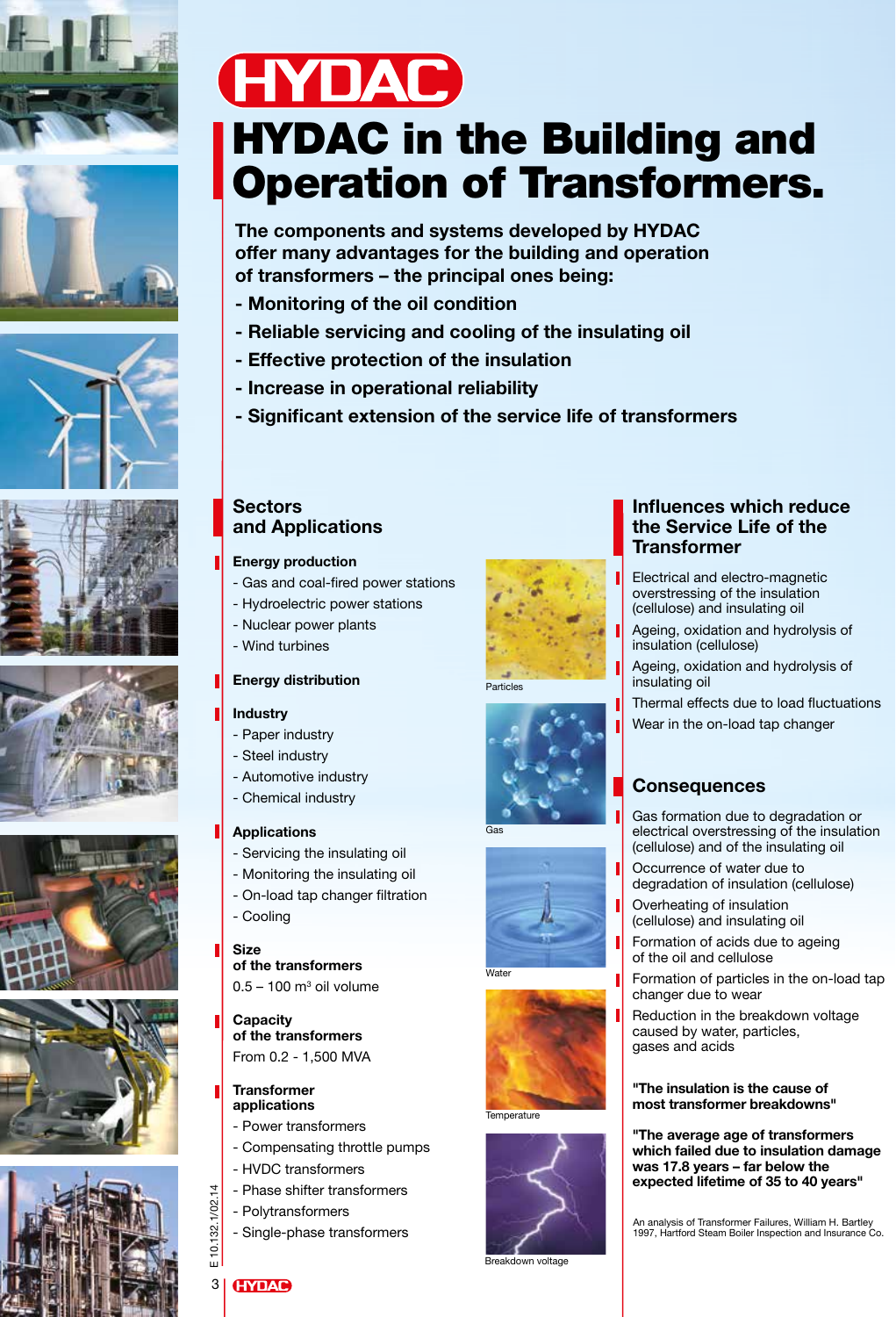### Condition Monitoring, Measuring Technology and Electronics

Conditions in the insulation oil can be monitored using sensors

Changes in an output condition, such as water content, oil cleanliness, temperature or pressure can be visualized and used as a basis for maintenance planning

Critical conditions in the transformer can be detected in good time and prevented

#### Water and Solid Particles in Oil Oil Condition Fluid Level



FluidMonitoring Module FMM (Combination of AquaSensor AS 1000 and ContaminationSensor CS 1000).

#### Pressure Temperature

Г



Pressure Switch EDS 1700 For wall-mounting.



HYDACLab® Oil condition sensor: relative Electronic Level Sensor ENS 3000. change in dielectric constant, relative humidity and temperature.



Temperature<br>Switch ETS 3000.

## Cooling

To ensure reliable and efficient removal of the heat on oil-cooled transformers.



Oil/Air Cooler.



Plate Heat Exchanger, Gasketed.



Dry transformer: seperation internal / external air by 2 Water / Air Coolers **and a Water-Glycol Circulation.** 

10.132.1/02.14  $\blacktriangleright$  E 10.132.1/02.14 풉

**HYDAC** 

 $\overline{4}$ 

Insulating Cellulose

С  $\overline{\mathbf{o}}$ 

Insulating Oil

Insulating Oil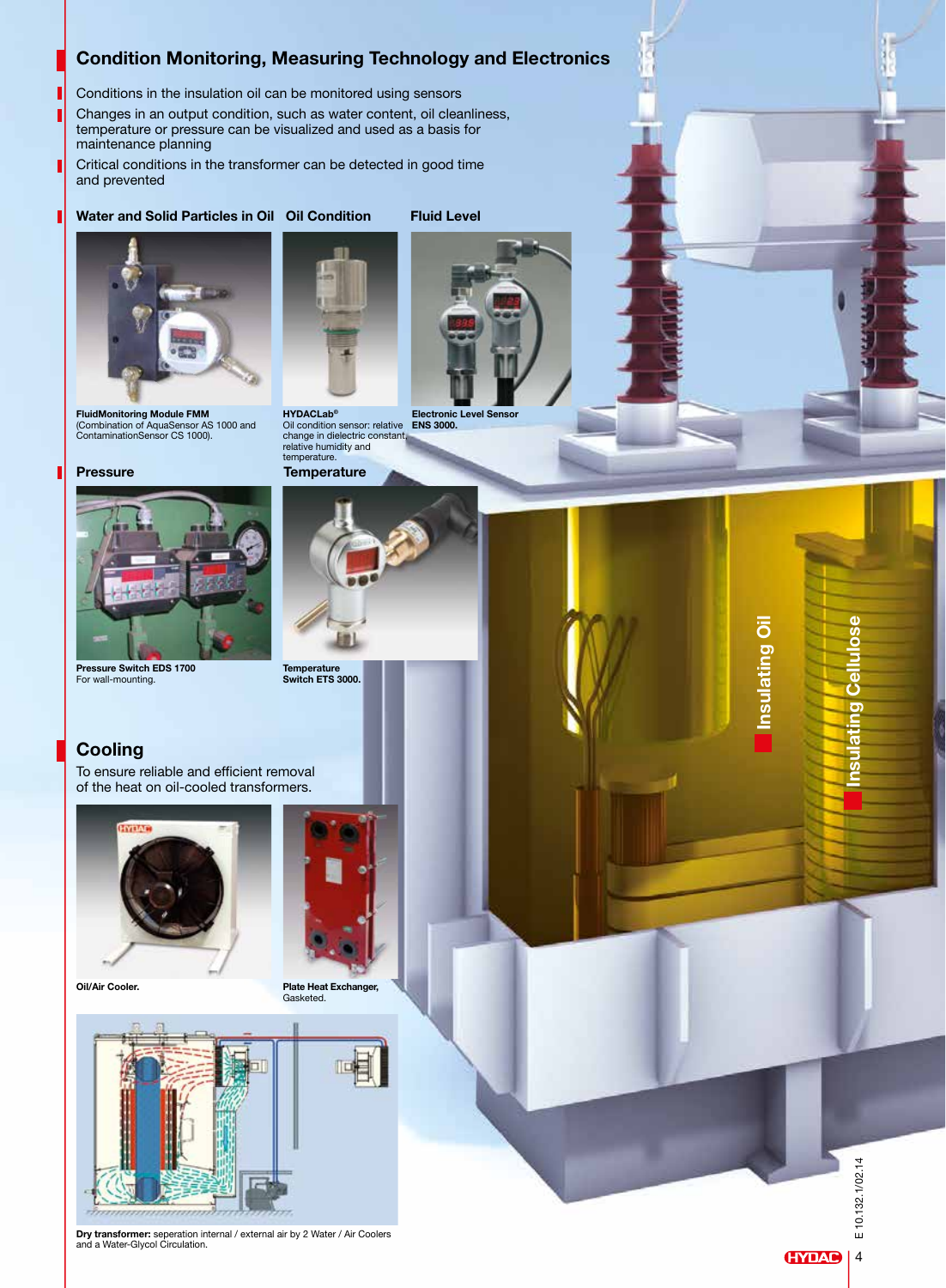Mobile fluid service units for service applications as a result of increased levels of water, particles, gas and the associated critical breakdown voltages in the insulating oil.

### Continuous Fluid Service REDFOX\* TransformerCare Unit TCU

Continuous and lifelong degassing, dewatering and filtration of the insulating oil ensures that the oxygen level, water level and particulate contamination in the transformer are kept uniformly low, which means the breakdown voltage of the insulation oil increases, the formation of acids is minimized and as a consequence operational reliability and the life expectancy of the insulation (cellulose) and of the insulating oil also increases.



- Preserves the breakdown voltage of the insulation oil
- Reduces of the oxidation and ageing of the cellulose
- Measures the gas formation rate
- Reduces the formation of gas bubbles in the transformer due to permanently low gas levels
- Expensive short-term regeneration measures can be avoided through lifelong servicing
- Increase in operational reliability
- Extends the remaining life of the transformer

Accessories



On-load Tap Changer

10.132.1/02.14  $55$  F 10.132.1/02.14 Ш

Cooler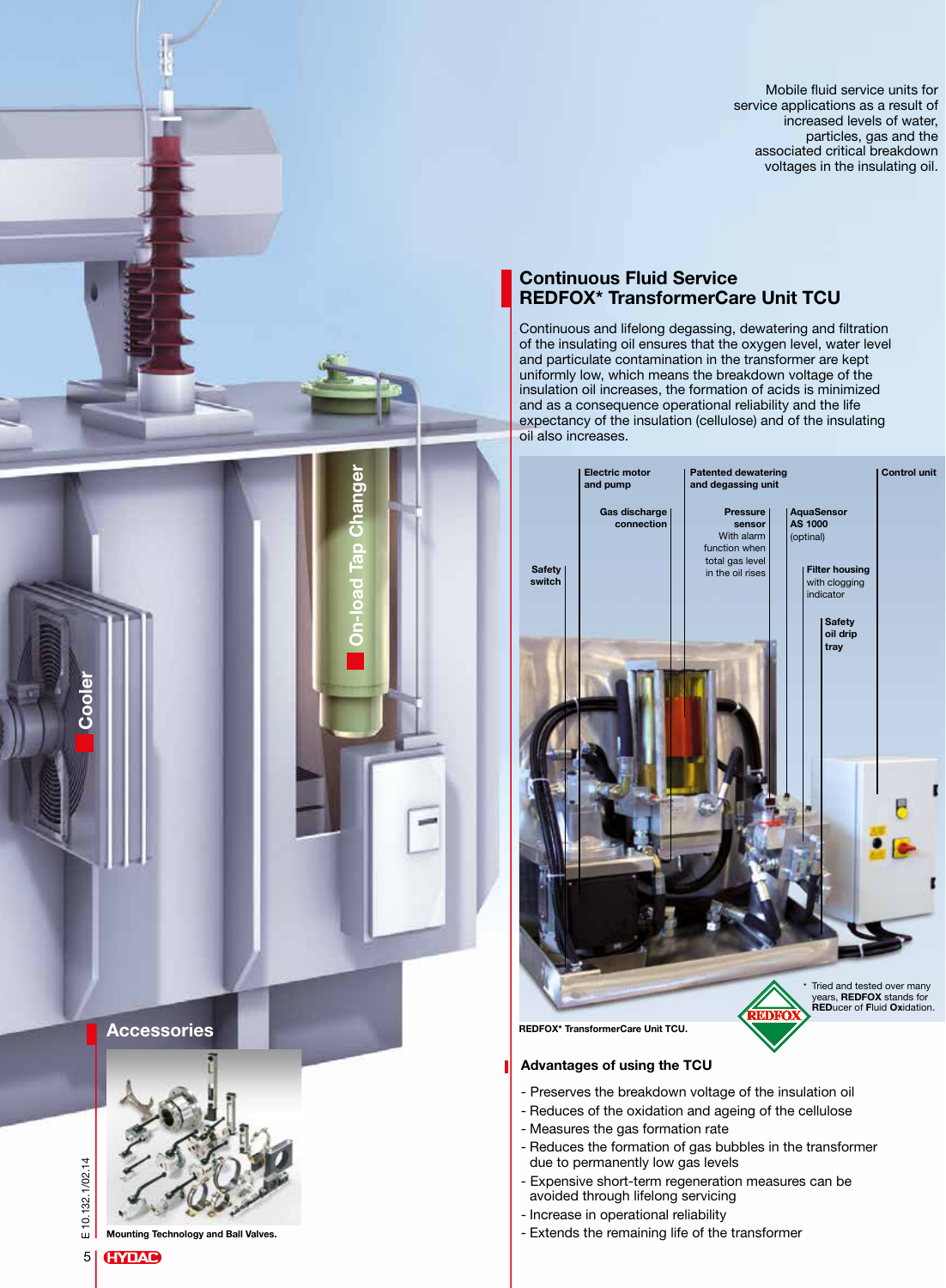#### Short-term Fluid Service



Service unit for dewatering, degassing and filtration.



The breakdown voltage (kV / 2.5 mm) as a function of saturation level (relative humidity) and the acid number (TAN).

#### Service life extension

The REDFOX TransformerCare Unit TCU is the service unit for extending the service life of oil-filled transformers and reactors. The remaining life of the cellulose and therefore of the transformer can typically be increased by a factor of 3\*.

\* Lampe, Spicar: "Oxygen-free Transformer, reduced Ageing by continuous Degassing", Cigre, paper 12-05, Paris, 1976 (ASEA). Kachler, Höhlein: "Aging of Cellulose at Transformer Service Temperatures. Part 1: ...", Vol. 21, No. 2, IEEE Electrical Insulation Magazine, 2005 (Siemens).



**Extension of the remaining life expectancy** of the insulation (cellulose) through continuous service. "The earlier the better".

#### Determining the gas formation rate

The volume of the gases removed using the TCU per time unit corresponds to the gas formation rate in the transformer. An interpretation, for example to DIN EN 60599\*, is also possible, along the lines of the DGA (Dissolved Gas Analysis).

\* DIN EN 60599 – Mineral-oil impregnated electrical equipment in service – Guide to the interpretation of dissolved and free gases analysis.



Simple gas discharge to determine the gas formation rate.

#### **Monitoring**

In addition the TCU is used to monitor the humidity and the total gas level in the insulating oil. This means that an alarm can be triggered if there are significant changes.



Typical pressure trend

in the dewatering and degassing unit of the TCU and of the gas volume removed per time unit. The total gas level in the oil is proportional to the measured pressure. After 3 months, steady conditions are reached. From this time, the gas formation rate can be determined.

#### At Commissioning

| <b>Pressure</b>                | 550 mbar (abs) |
|--------------------------------|----------------|
| <b>Removed</b><br>gas volume   | 1701/24h       |
| Total gas volume<br>in the oil | 10.6 %         |
| <b>Breakdown</b><br>voltage    | 42 kV / 2.5 mm |

#### After 3 Months

| Pressure                       | 120 mbar (abs) |
|--------------------------------|----------------|
| Removed<br>gas volume          | 201/24h        |
| Total gas volume<br>in the oil | 2.1%           |
| <b>Breakdown</b><br>voltage    | 79 kV / 2.5 mm |

#### Applications of the TCU



6

**HYDAC** 

**Source:**<br>The Breakdown Voltage of Insulation Oil Under the Influences of Humidity, Acidity, Particles and Pressure. M. Koch, M. Fischer, S. Tenbohlen, University of Stuttgart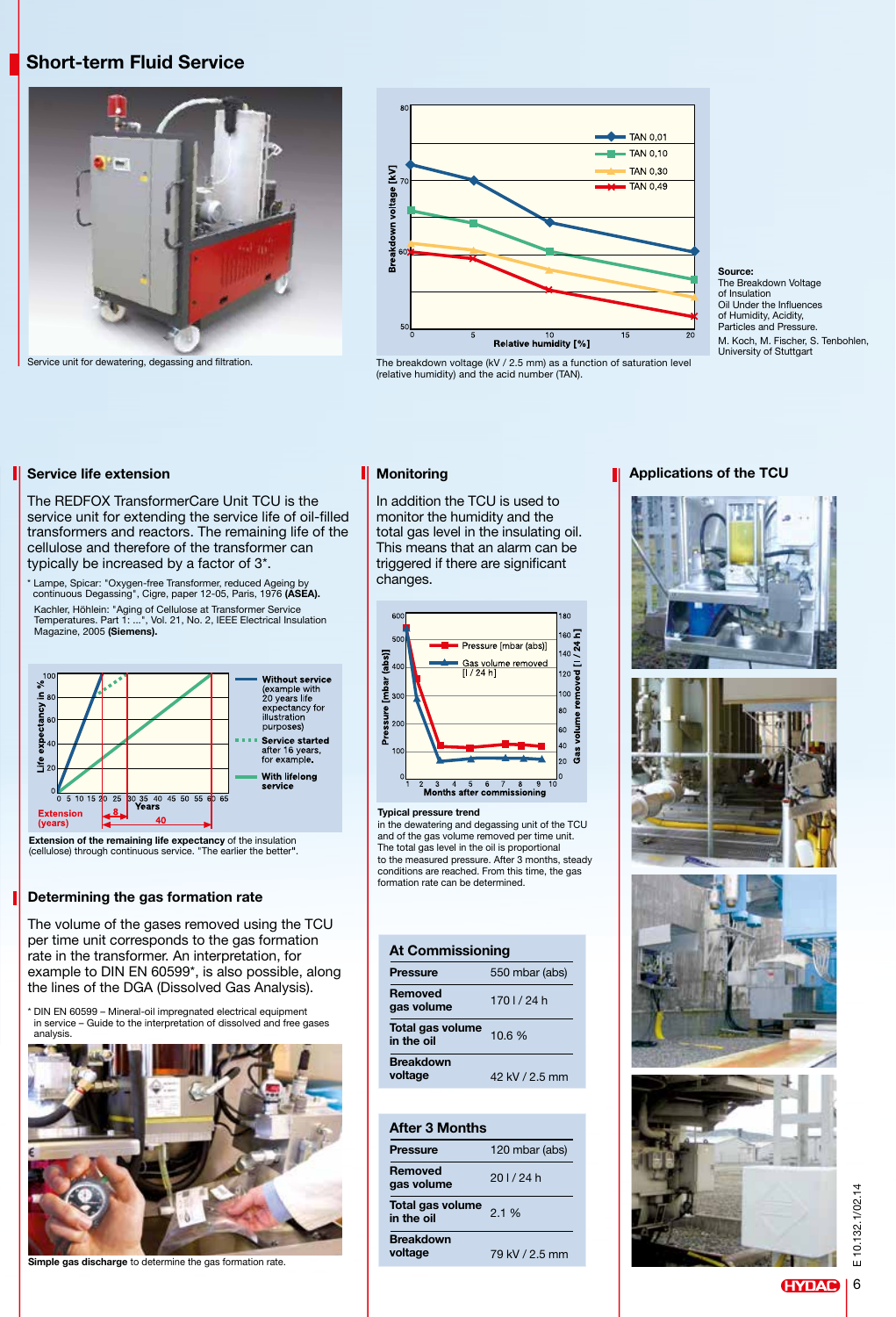## Fluid Engineering and Service. Worldwide.

## Analysis and Diagnostics.

70- 80 % of all breakdowns in hydraulic and lubrication systems are due to contamination of the fluids and components used. In practice, this is often not sufficiently recognized.

HYDAC offers a comprehensive range of easy-to-use measurement and analysis equipment to monitor fluid and component cleanliness.

Fluid laboratory vehicles are at your service worldwide.

## Commissioning, Optimisation, Engineering.

As a systems and fluid service specialist, HYDAC provides a comprehensive fluid engineering concept: from cleaning, to complete maintenance packages, to system optimisation, HYDAC is your principal partner.

Our concern is to improve the operational availability of machines and hydraulic systems.

Fluid engineering is the total package of technical and commercial services for the benefit of the customer.





HYDAC Finland HYDAC Denmark

**KDAC** Finland

**DAC Denmark** 

HYDAC Norway

**TYDAC Norway** 

HYDAC Poland

HYDAC Switzerland

**YDAC Switzerland** 

**YDAC Austri** 





MAD COMPANY ROAD